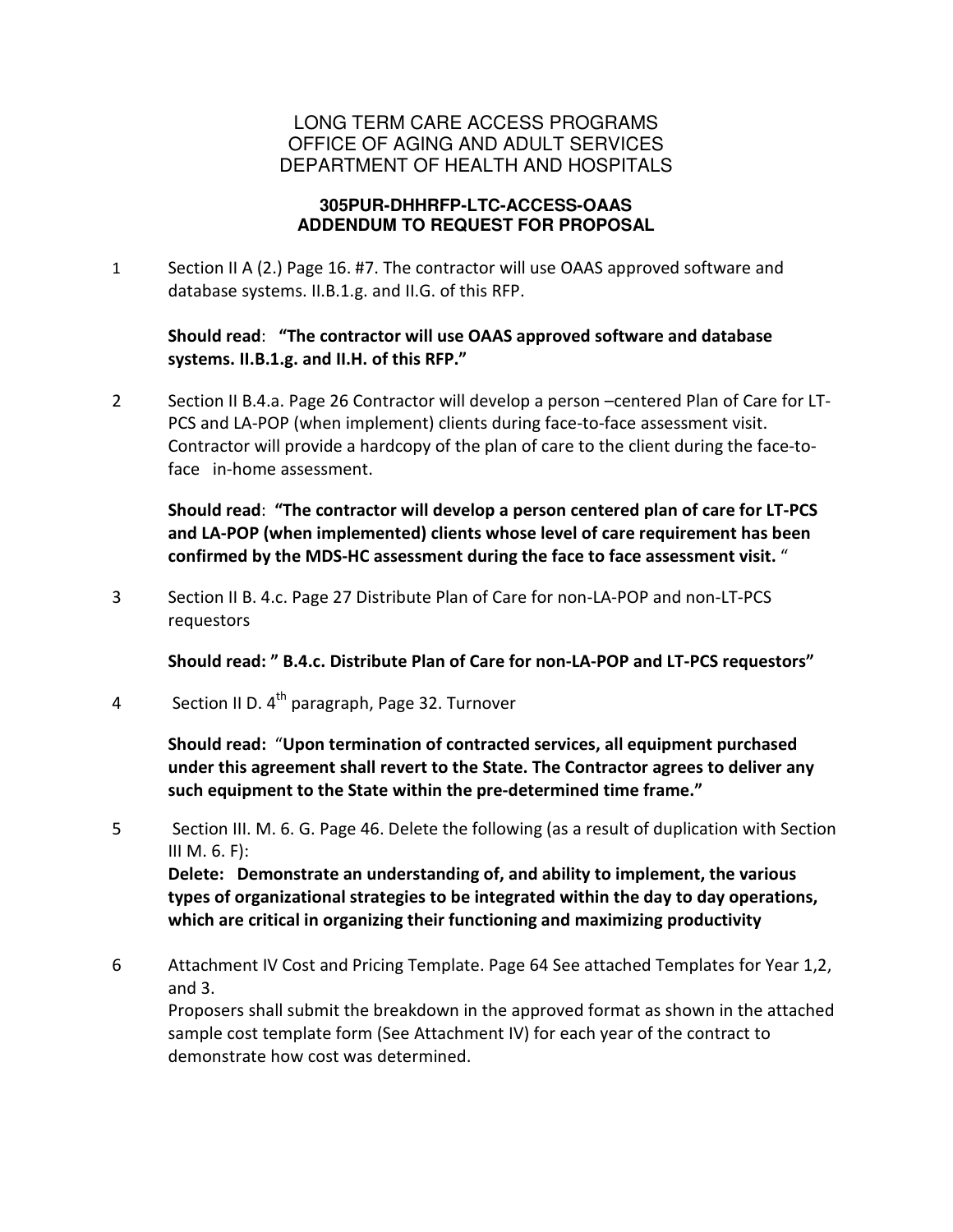# **(REVISED) ATTACHMENT IV**

**Cost and Pricing Template** 

| PROPOSER: |                   |
|-----------|-------------------|
| ADDRESS:  | CITY, STATE, ZIP: |

### **Year 1 Proposed Administrative Cost (costs NOT related to Assessment Cost)**

|                |                                                                         | A                           | B                                                                  | C                                                                                                                                   |
|----------------|-------------------------------------------------------------------------|-----------------------------|--------------------------------------------------------------------|-------------------------------------------------------------------------------------------------------------------------------------|
|                |                                                                         | <b>Cost for</b><br>services | <b>Additional</b><br>Task #1<br><b>Client</b><br><b>Monitoring</b> | <b>Additional Task #2</b><br><b>Client Monitoring</b><br>with Fiscal<br>Oversight<br><b>Checkup for LA</b><br><b>POP Recipients</b> |
|                | Direct Labor Cost (Salary and Wages)                                    |                             |                                                                    |                                                                                                                                     |
| $\overline{c}$ | Direct Labor Overhead ERE (Employer Related Expenses)                   |                             |                                                                    |                                                                                                                                     |
| 3              | <b>Administrative Labor Cost</b>                                        |                             |                                                                    |                                                                                                                                     |
| 4              | <b>Administrative Labor ERE</b>                                         |                             |                                                                    |                                                                                                                                     |
| 5              | Contracted/Subcontracted/Consulting Staff                               |                             |                                                                    |                                                                                                                                     |
| 6              | <b>Indirect Program Supplies</b>                                        |                             |                                                                    |                                                                                                                                     |
| 7              | <b>Other Direct Cost</b>                                                |                             |                                                                    |                                                                                                                                     |
|                | System Development (Specify system)                                     |                             |                                                                    |                                                                                                                                     |
|                | <b>Education/outreach Materials</b>                                     |                             |                                                                    |                                                                                                                                     |
|                | <b>Call Center Expenditures</b>                                         |                             |                                                                    |                                                                                                                                     |
|                | Travel                                                                  |                             |                                                                    |                                                                                                                                     |
| 8              | Other Direct Cost (Specify)                                             |                             |                                                                    |                                                                                                                                     |
| 9              | Other Direct Cost (Specify)                                             |                             |                                                                    |                                                                                                                                     |
| 10             | <b>Total Administrative Cost not related to</b><br>assessments - Year 1 |                             |                                                                    |                                                                                                                                     |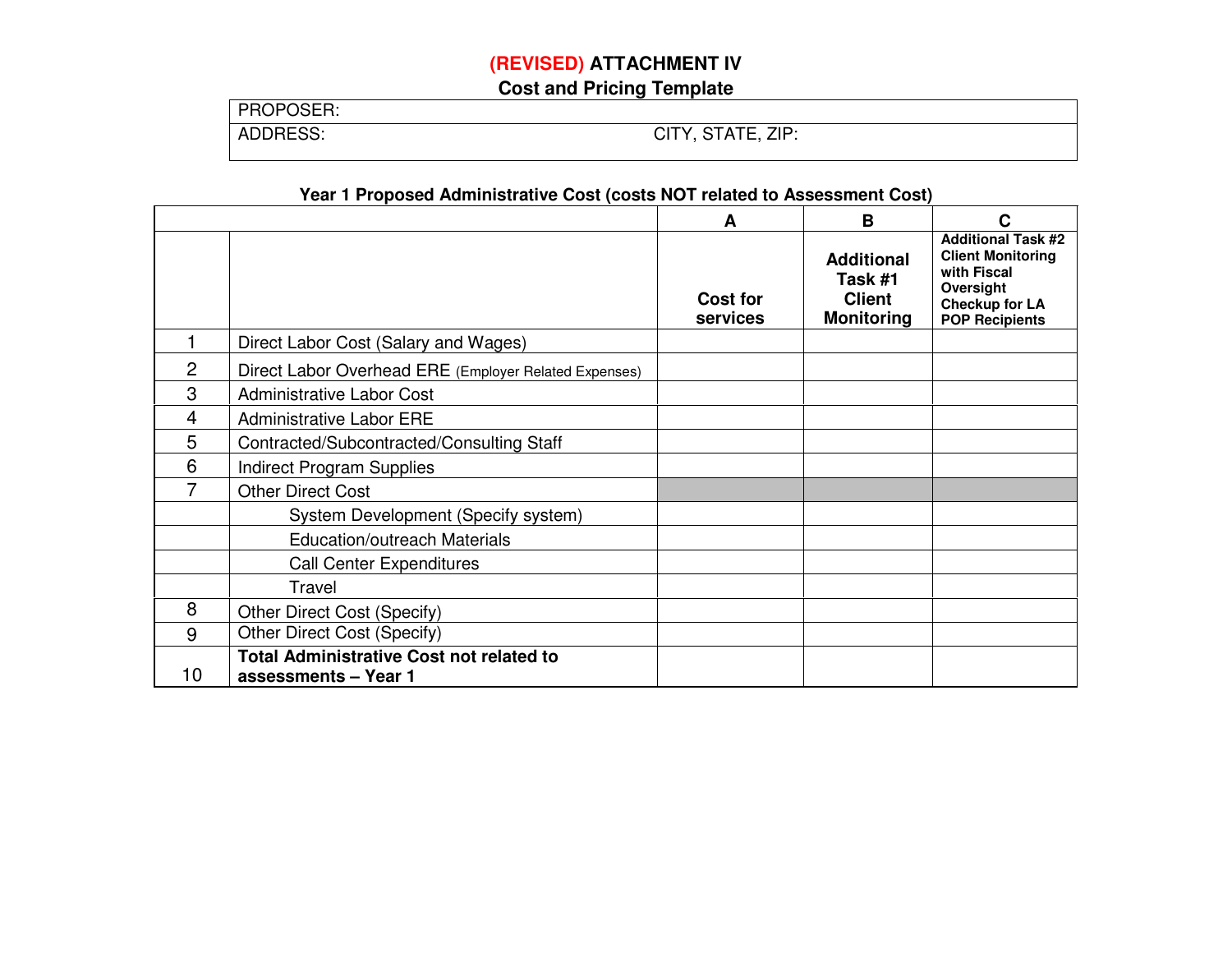# Year 1 Proposed Cost for Assessments

|    |                                                    | <b>Cost for</b> |
|----|----------------------------------------------------|-----------------|
|    |                                                    | assessment      |
|    |                                                    | services        |
| 1  | <b>Direct Labor Cost (Salary and Wages)</b>        |                 |
|    | <b>Direct Labor Overhead ERE (Employer Related</b> |                 |
| 2  | Expenses)                                          |                 |
| 3  | <b>Administrative Labor Cost</b>                   |                 |
| 4  | <b>Administrative Labor ERE</b>                    |                 |
| 5  | <b>Contracted/Subcontracted/Consulting Staff</b>   |                 |
| 6  | <b>Indirect Program Supplies</b>                   |                 |
| 7  | <b>Other Direct Cost</b>                           |                 |
|    | <b>System Development (Specify system)</b>         |                 |
|    | <b>Education/outreach Materials</b>                |                 |
|    | <b>Call Center Expenditures</b>                    |                 |
|    | <b>Travel</b>                                      |                 |
| 8  | <b>Other Direct Cost (Specify)</b>                 |                 |
| 9  | <b>Other Direct Cost (Specify)</b>                 |                 |
| 10 | Total Cost Related to Assessments - Year 1         |                 |

### Year 1 Cost Per Assessment

| Expected Volume for face-to-face assessments: 10,591 |  |
|------------------------------------------------------|--|
| 12 Per Assessment Cost                               |  |
| 13 Total Assessment Cost                             |  |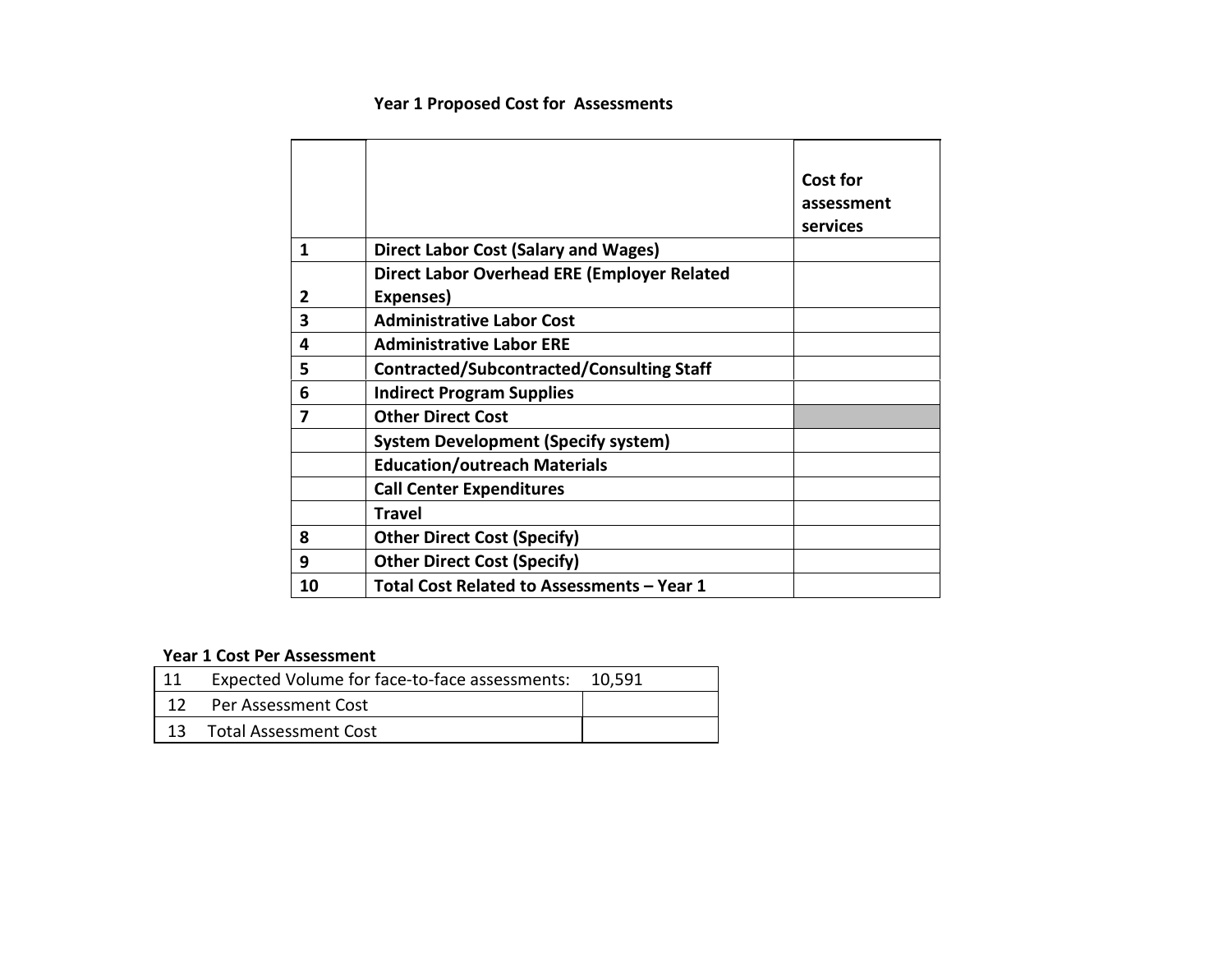|    | Year 2 Proposed Administrative Cost (costs NOT related to<br><b>Assessment Cost)</b> |                      |                                                                    |                                                                                                                                                  |
|----|--------------------------------------------------------------------------------------|----------------------|--------------------------------------------------------------------|--------------------------------------------------------------------------------------------------------------------------------------------------|
|    |                                                                                      | A                    | B                                                                  | C                                                                                                                                                |
|    |                                                                                      | Cost for<br>services | <b>Additional</b><br>Task #1<br><b>Client</b><br><b>Monitoring</b> | <b>Additional</b><br>Task #2 Client<br><b>Monitoring</b><br>with Fiscal<br>Oversight<br><b>Checkup for</b><br><b>LA POP</b><br><b>Recipients</b> |
|    | Direct Labor Cost (Salary and Wages)                                                 |                      |                                                                    |                                                                                                                                                  |
| 2  | Direct Labor Overhead ERE (Employer<br><b>Related Expenses)</b>                      |                      |                                                                    |                                                                                                                                                  |
| 3  | <b>Administrative Labor Cost</b>                                                     |                      |                                                                    |                                                                                                                                                  |
| 4  | <b>Administrative Labor ERE</b>                                                      |                      |                                                                    |                                                                                                                                                  |
| 5  | Contracted/Subcontracted/Consulting Staff                                            |                      |                                                                    |                                                                                                                                                  |
| 6  | <b>Indirect Program Supplies</b>                                                     |                      |                                                                    |                                                                                                                                                  |
| 7  | <b>Other Direct Cost</b>                                                             |                      |                                                                    |                                                                                                                                                  |
|    | System Development (Specify system)                                                  |                      |                                                                    |                                                                                                                                                  |
|    | <b>Education/outreach Materials</b>                                                  |                      |                                                                    |                                                                                                                                                  |
|    | <b>Call Center Expenditures</b>                                                      |                      |                                                                    |                                                                                                                                                  |
|    | Travel                                                                               |                      |                                                                    |                                                                                                                                                  |
| 8  | Other Direct Cost (Specify)                                                          |                      |                                                                    |                                                                                                                                                  |
| 9  | Other Direct Cost (Specify)                                                          |                      |                                                                    |                                                                                                                                                  |
| 10 | <b>Total Administrative Cost not related to</b><br><b>Assessments - Year 2</b>       |                      |                                                                    |                                                                                                                                                  |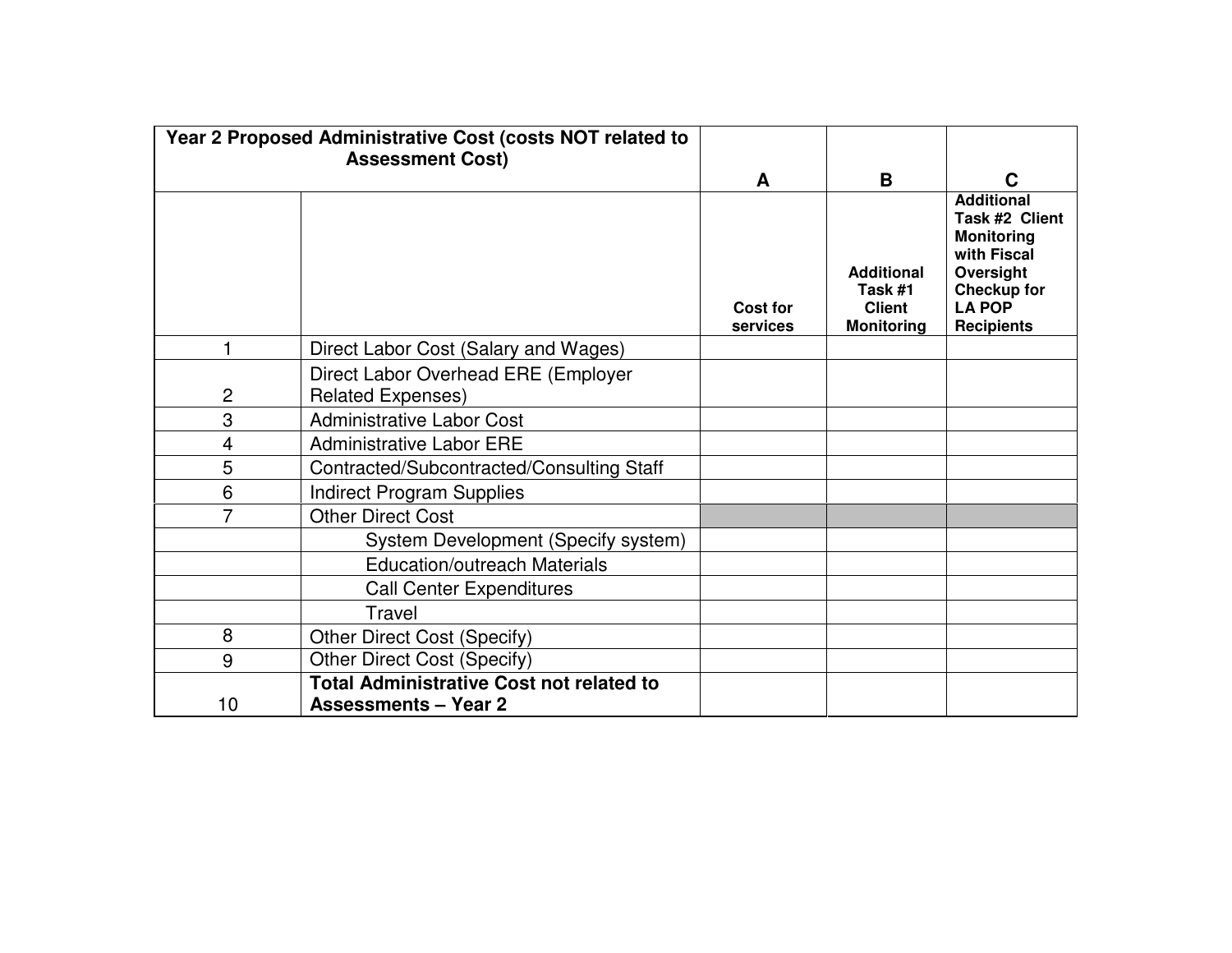# Year 2 Proposed Cost for Assessments

|                |                                                                 | <b>Cost for</b><br>assessment<br>services |
|----------------|-----------------------------------------------------------------|-------------------------------------------|
|                |                                                                 |                                           |
| 1              | <b>Direct Labor Cost (Salary and Wages)</b>                     |                                           |
| $\overline{2}$ | <b>Direct Labor Overhead ERE (Employer Related</b><br>Expenses) |                                           |
| 3              | <b>Administrative Labor Cost</b>                                |                                           |
| 4              | <b>Administrative Labor ERE</b>                                 |                                           |
| 5              | <b>Contracted/Subcontracted/Consulting Staff</b>                |                                           |
| 6              | <b>Indirect Program Supplies</b>                                |                                           |
| 7              | <b>Other Direct Cost</b>                                        |                                           |
|                | <b>System Development (Specify system)</b>                      |                                           |
|                | <b>Education/outreach Materials</b>                             |                                           |
|                | <b>Call Center Expenditures</b>                                 |                                           |
|                | Travel                                                          |                                           |
| 8              | <b>Other Direct Cost (Specify)</b>                              |                                           |
| 9              | <b>Other Direct Cost (Specify)</b>                              |                                           |
| 10             | Total Cost Related to Assessments - Year 2                      |                                           |

Year 2 Cost Per Assessment

| Expected Volume for face-to-face |        |  |  |  |
|----------------------------------|--------|--|--|--|
| assessments:                     | 11,968 |  |  |  |
| Per Assessment Cost              |        |  |  |  |
| <b>Total Assessment Cost</b>     |        |  |  |  |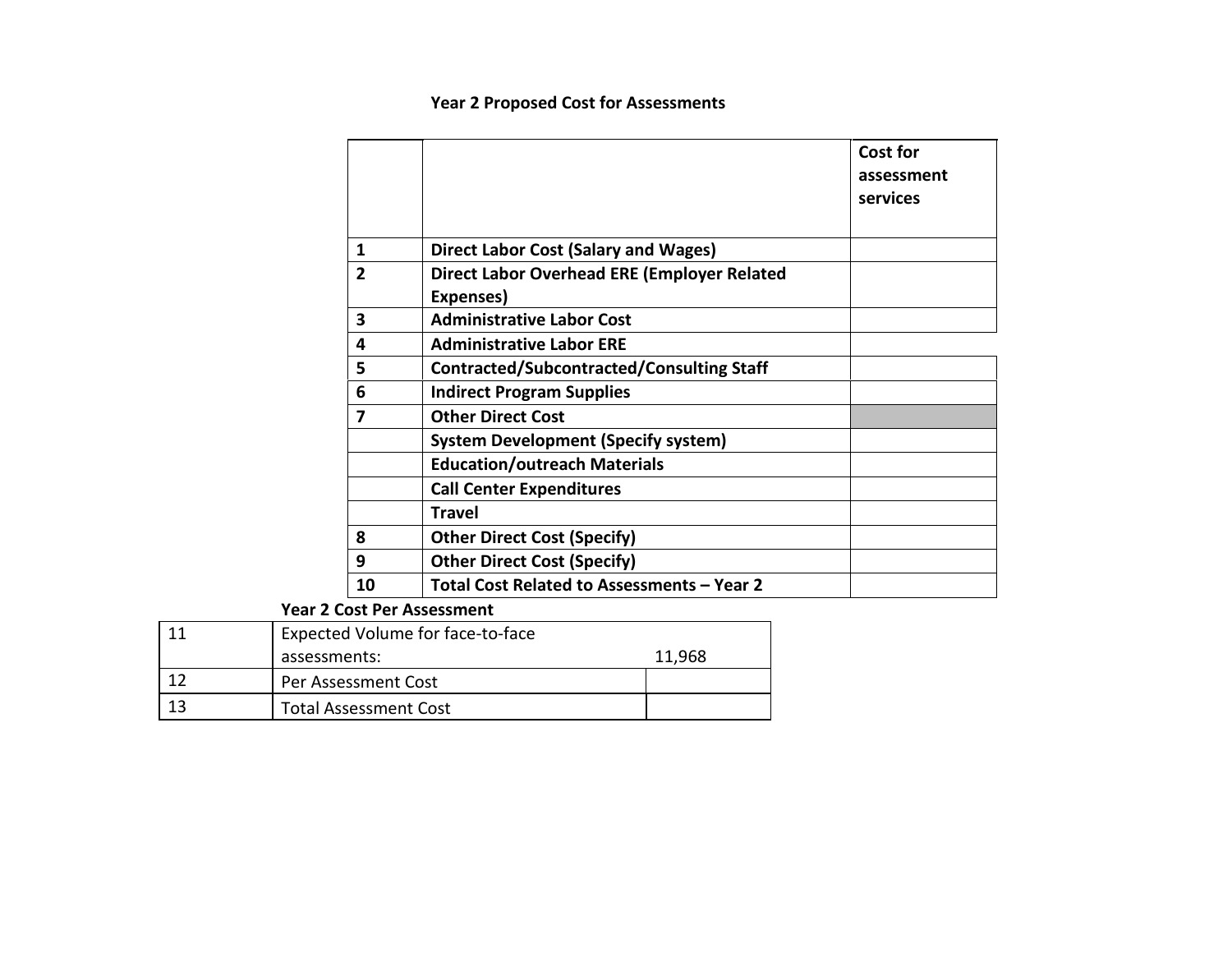|    | Year 3 Proposed Administrative Cost (costs NOT related to Assessment Cost) |                          |                                                          |                                                                                                                        |  |  |  |
|----|----------------------------------------------------------------------------|--------------------------|----------------------------------------------------------|------------------------------------------------------------------------------------------------------------------------|--|--|--|
|    |                                                                            | А                        | B                                                        | C                                                                                                                      |  |  |  |
|    |                                                                            | <b>Cost for services</b> | <b>Additional</b><br>Task #1 Client<br><b>Monitoring</b> | <b>Additional Task #2</b><br><b>Client Monitoring with</b><br><b>Fiscal Oversight Checkup</b><br>for LA POP Recipients |  |  |  |
| 1  | Direct Labor Cost (Salary and Wages)                                       |                          |                                                          |                                                                                                                        |  |  |  |
|    | Direct Labor Overhead ERE (Employer Related                                |                          |                                                          |                                                                                                                        |  |  |  |
| 2  | Expenses)                                                                  |                          |                                                          |                                                                                                                        |  |  |  |
| 3  | <b>Administrative Labor Cost</b>                                           |                          |                                                          |                                                                                                                        |  |  |  |
| 4  | <b>Administrative Labor ERE</b>                                            |                          |                                                          |                                                                                                                        |  |  |  |
| 5  | Contracted/Subcontracted/Consulting Staff                                  |                          |                                                          |                                                                                                                        |  |  |  |
| 6  | <b>Indirect Program Supplies</b>                                           |                          |                                                          |                                                                                                                        |  |  |  |
| 7  | <b>Other Direct Cost</b>                                                   |                          |                                                          |                                                                                                                        |  |  |  |
|    | System Development (Specify system)                                        |                          |                                                          |                                                                                                                        |  |  |  |
|    | <b>Education/outreach Materials</b>                                        |                          |                                                          |                                                                                                                        |  |  |  |
|    | <b>Call Center Expenditures</b>                                            |                          |                                                          |                                                                                                                        |  |  |  |
|    | Travel                                                                     |                          |                                                          |                                                                                                                        |  |  |  |
| 8  | Other Direct Cost (Specify)                                                |                          |                                                          |                                                                                                                        |  |  |  |
| 9  | Other Direct Cost (Specify)                                                |                          |                                                          |                                                                                                                        |  |  |  |
|    | <b>Total Administrative Cost not related to</b>                            |                          |                                                          |                                                                                                                        |  |  |  |
| 10 | <b>Assessments - Year 3</b>                                                |                          |                                                          |                                                                                                                        |  |  |  |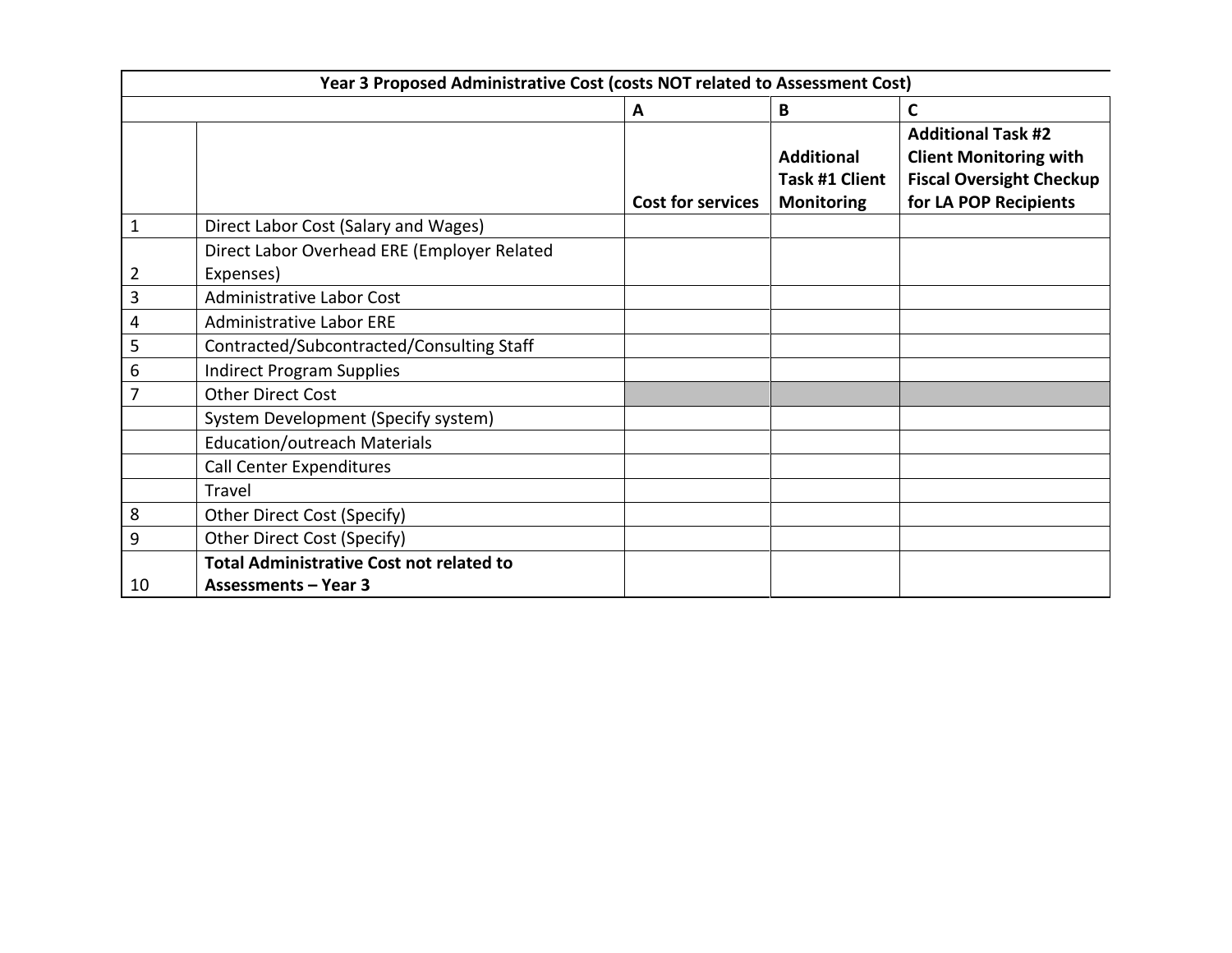# Year 3 Proposed Cost for Assessments

|    |                                                              | <b>Cost for assessment</b><br>services |
|----|--------------------------------------------------------------|----------------------------------------|
| 1  | Direct Labor Cost (Salary and Wages)                         |                                        |
| 2  | <b>Direct Labor Overhead ERE (Employer Related Expenses)</b> |                                        |
| 3  | <b>Administrative Labor Cost</b>                             |                                        |
| 4  | <b>Administrative Labor ERE</b>                              |                                        |
| 5  | <b>Contracted/Subcontracted/Consulting Staff</b>             |                                        |
| 6  | <b>Indirect Program Supplies</b>                             |                                        |
| 7  | <b>Other Direct Cost</b>                                     |                                        |
|    | <b>System Development (Specify system)</b>                   |                                        |
|    | <b>Education/outreach Materials</b>                          |                                        |
|    | <b>Call Center Expenditures</b>                              |                                        |
|    | Travel                                                       |                                        |
| 8  | <b>Other Direct Cost (Specify)</b>                           |                                        |
| 9  | <b>Other Direct Cost (Specify)</b>                           |                                        |
| 10 | Total Cost Related to Assessments - Year 3                   |                                        |

#### Year 3 Cost Per Assessment

| <b>TT</b> | <b>Expected volume for face-to-face assessments:</b> | 13,524 |
|-----------|------------------------------------------------------|--------|
|           | <b>Per Assessment Cost</b>                           |        |
|           | <b>Total Assessment Cost</b>                         |        |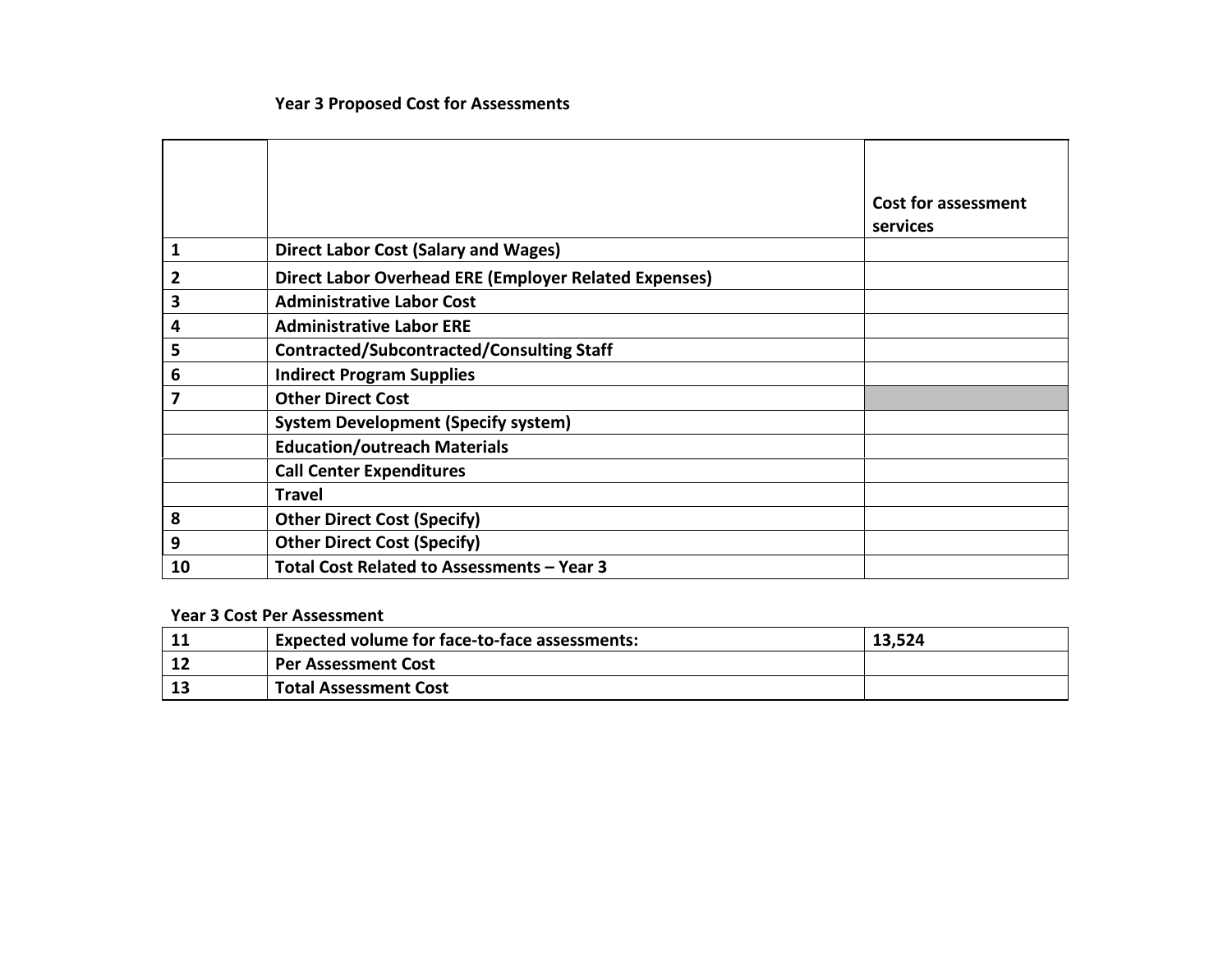| <b>TOTAL PROPOSED COSTS</b>                 | Sub Total All<br>Years |
|---------------------------------------------|------------------------|
| YEAR 1 - TOTAL Administrative COST LINE 10A |                        |
| YEAR 2- TOTAL Administrative COST LINE 10A  |                        |
| YEAR 3 - TOTAL Administrative COST LINE 10A |                        |
|                                             |                        |
| YEAR 1 - TOTAL Assessment COST LINE 13      |                        |
| YEAR 2- TOTAL Assessment COST LINE 13       |                        |
| YEAR 3 - TOTAL Assessment COST LINE 13      |                        |
|                                             |                        |
|                                             |                        |

**Grand Total Proposed Cost 000 and 1000 and 1000 and 1000 and 1000 and 1000 and 1000 and 1000 and 1000 and 1000 and 1000 and 1000 and 1000 and 1000 and 1000 and 1000 and 1000 and 1000 and 1000 and 1000 and 1000 and 1000**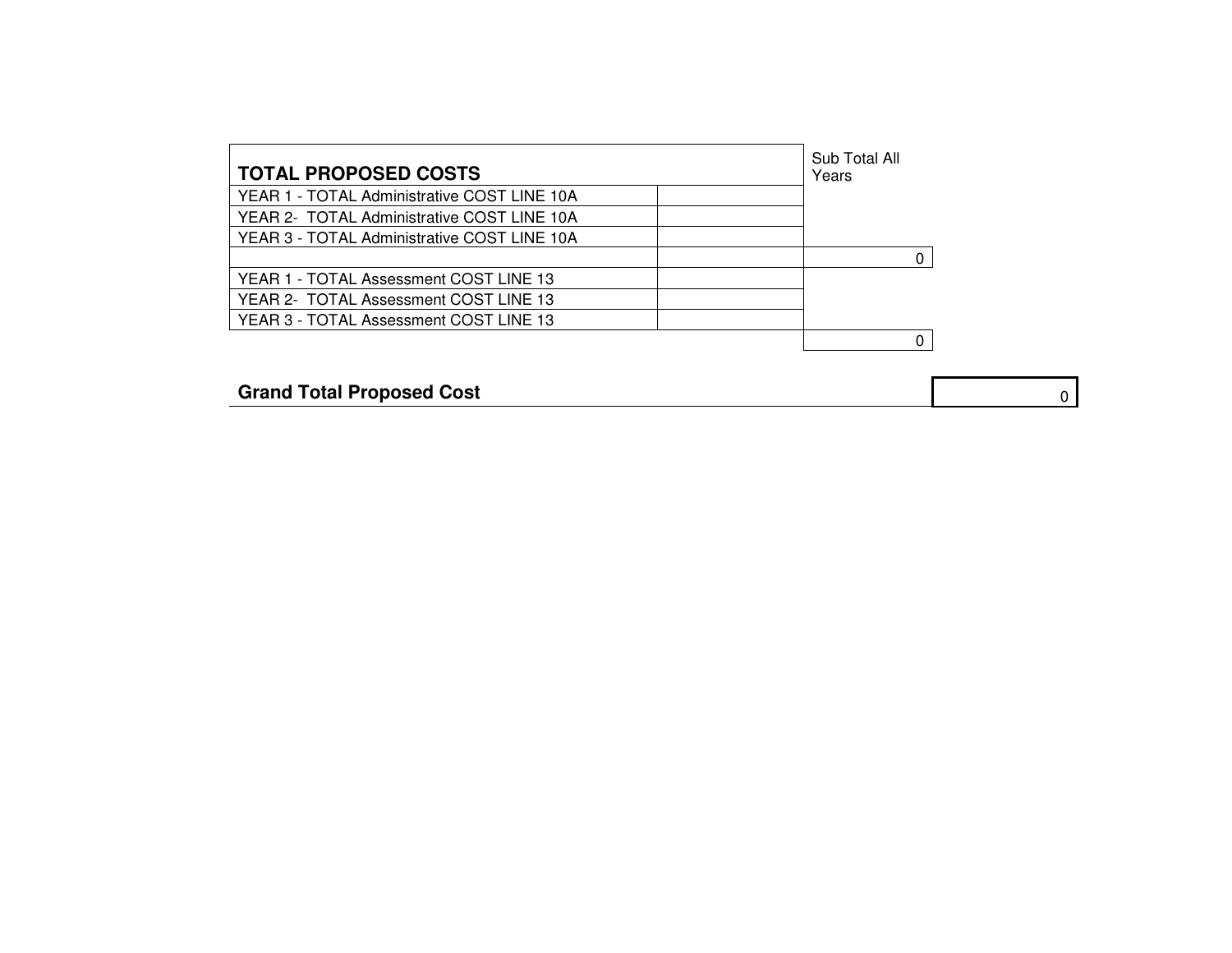| <b>REVISED Activity - 2008</b> Counts per year unless otherwise stated |                  |      |                  |      |      |                |      |      |                        |
|------------------------------------------------------------------------|------------------|------|------------------|------|------|----------------|------|------|------------------------|
| DHH/ OAAS Region                                                       | 1                | 3    | $\overline{4}$   | 5    | 6    | $\overline{7}$ | 8    | 9    | <b>Total 8 Regions</b> |
| Est. number of LT-PCS<br>inbound calls                                 | 3650             | 1836 | 4869             | 1162 | 2176 | 2768           | 3678 | 2556 | 22694                  |
| Est. number of Single Point<br>of Entry inbound<br>information calls   | 6653             | 3346 | 8876             | 2118 | 3967 | 5045           | 6704 | 4659 | 41369                  |
| Est. number of LOCETs<br>initiated for<br>LTPCS/ADHC/EDA               | 2568             | 1323 | 3601             | 918  | 1800 | 2163           | 2805 | 1997 | 17175                  |
| Est. number of LOCETs<br>performed for<br>LTPCS/ADHC/EDA               | 2489             | 1278 | 3528             | 881  | 1758 | 2112           | 2745 | 1951 | 16742                  |
| Est. number of Statement<br>of Medical Status letters<br>sent          | 29               | 16   | 40               | 14   | 19   | 25             | 33   | 20   | 196                    |
| Est. no. of Medical<br>Determination (imminent<br>risk) letters sent   | 336              | 179  | 475              | 90   | 184  | 257            | 376  | 278  | 1896                   |
| Est. number of initial MDS-<br>HC home visit<br>assessments            | 915              | 373  | 1240             | 205  | 590  | 663            | 890  | 627  | 5503                   |
| Est. number of MDS-HC<br>reassessments                                 | 503              | 319  | 1295             | 212  | 449  | 551            | 862  | 600  | 4791                   |
| Est. number of active care<br>plans for LT-PCS only<br>recipients      | 880              | 453  | 1971             | 316  | 761  | 917            | 1330 | 828  | 7456                   |
| Est. number of recipient<br>provider changes                           | $\overline{145}$ | 85   | $\overline{376}$ | 46   | 139  | 133            | 275  | 150  | 1349                   |
| Est. number of client appeals requiring contractor participation       |                  |      |                  |      |      |                |      |      | 211                    |
| Est. number of applications<br>for NF admission (received<br>by OAAS)  | 2381             | 1017 | 2533             | 1049 | 1747 | 3066           | 1860 | 1910 | 15563                  |